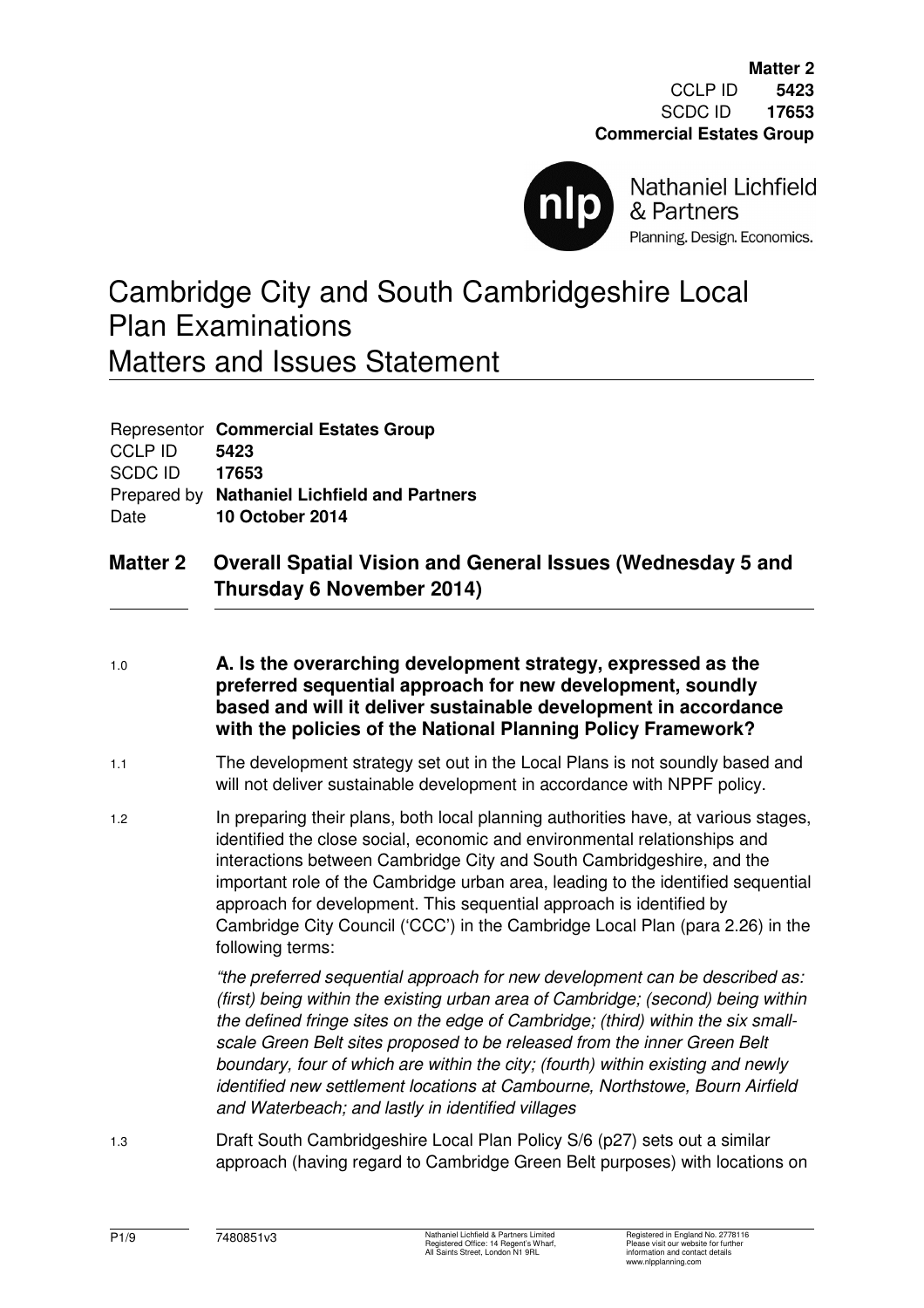the edge of Cambridge preferred over new settlements and, in turn, (Minor) Rural Centres. SCLP para 2.42 also refers.

- 1.4 It is of note that the evidence underpinning the limits of the six small Green Belt sites to be released in the City, and the two in South Cambridgeshire, is wholly unclear. Moreover, the Councils' stated strategy clearly identifies that it is preferable to develop housing on the fringe of Cambridge than it is to develop in New Settlements and villages/Rural Centres. This is logical in terms of delivering more sustainable patterns of development, given how travel to work by non-car modes is demonstrably higher in and on the edge of Cambridge than it is in new settlements and in villages<sup>1</sup> and the nature of Cambridge's economic cluster being focused in and on the edge of the existing urban area. However, this sequential approach has not been applied in practice, with fully 45% of proposed new housing being located in fourth and fifth choice locations $^2$ .
- 1.5 The accompanying text (para 2.29 of the Cambridge Local Plan) purports to explain the reasoning for this:

*"The edge of Cambridge is the next most sustainable location for growth in the development sequence. However, the joint sustainability appraisal of the overall strategy does identify the importance of balancing the accessibility aspects of sustainable development and the environmental and social benefits it brings. This includes consideration of the significant harm to the environmental sustainability of development on Green Belt land. Removing large sites from the Cambridge Green Belt could irreversibly and adversely impact on the special character of Cambridge as a compact historic city and risk jeopardising the economic success of the Cambridge area, which is in part built on its attractiveness as a place to live and work. The detrimental impacts of further large-scale major development on the edge of Cambridge were demonstrated in the Inner Green Belt Study Review 2012. The assessment process identified six small-scale Green Belt sites as potential options for development and this limited refinement of the Green Belt as proposed would mean that Cambridge is able to meet all its objectively assessed needs within its administrative area."* 

- 1.6 Similarly, notwithstanding the sustainability merits of land in the Green Belt on the edge of Cambridge recognised at SCLP para 2.42, the SCLP does not justify the limited release of Green Belt, either generally at para 2.44 or in relation to the extent of the two releases identified (Allocations SS/2 and E/2).
- 1.7 There is no basis for giving any weight to the assertion that the Councils' approach claims to have met the needs of Cambridge within its administrative

 $\overline{a}$ 

<sup>&</sup>lt;sup>1</sup> Representations originally submitted by CEG highlight that travel to work by car is 76% in Bourne Ward (Cambourne New Settlement) compared to just 35% in Cambridge City. The figures for active travel (walking, cycling) are 7% and 45% respectively.<br><sup>2</sup> Table 2.2 of the Cambridge Local Plan.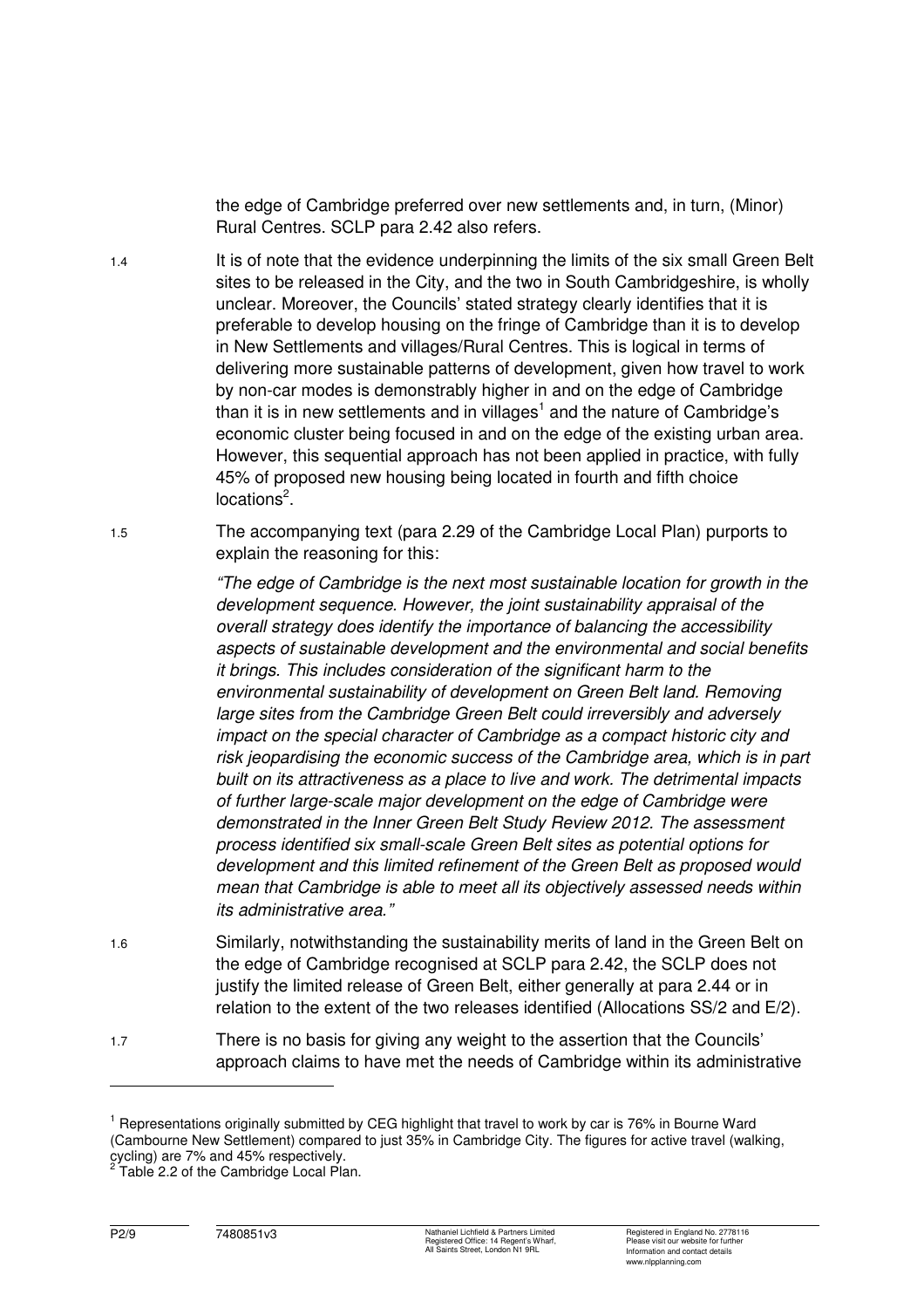area. This is firstly because the objectively assessed needs are greater than stated (a topic for Matter 3); but secondly, it is the Housing Market Area (not the administrative area) that is the relevant unit of geography for assessing soundness of the strategy in terms of the NPPF (for example, para 47).

1.8 More specifically, the proposals of the Plans to not develop further on the edge of Cambridge appear to rely almost wholly upon:

- a The Councils' approach to the Green Belt review. It follows that if elements of that review are demonstrably flawed, and if land appraised within that review has been appraised incorrectly, then such land (assuming it is in all other respects suitable and available for development) should be released in line with the development strategy, before new settlements are considered. CEG's representations include a comprehensive critique of the Green Belt review and show a number of problems with the approach, identifying a number of areas on the fringe of Cambridge where a review of Green Belt boundaries could release land for development consistent with the NPPF $^3$ .
- b An assumption, in interpreting the findings of the Green Belt review and within the Sustainability Appraisal, that Green Belt automatically weighs against the site being concluded as a sustainable location for development, and without considering the impact of the alternative to developing the fringe of Cambridge (increasing development outside Cambridge), creating less sustainable patterns of development. This approach does not reflect paragraphs 84-85 of the NPPF in terms of the approach and criteria for a Green Belt review, notably the requirement in para 84 to take account of the "*need to promote sustainable patterns of development*" and to "*consider the consequences for sustainable development of channelling development towards urban areas inside the Green Belt boundary, towards towns and villages inset within the Green Belt or towards locations beyond the outer Green Belt boundary.*"
- c An assertion (unproven) that expansion of the urban area leads almost inevitably to adverse impacts on its compact historic character and thus risks jeopardising economic success of Cambridge. However, nowhere is there any coherent analysis of the risk of economic jeopardy associated with situating development beyond the Green Belt in locations, where:

 $\overline{a}$ 

 $3$  Problems relate to a lack of transparency of assumptions and thresholds, and incorrect interpretation of criteria. Most significantly, the Green Belt review incorrectly assesses broad areas of land in a way that attributes the highest value of overall importance to the whole area, rather than considering localised variations within an area or the performance of individual parcels of land, taking account of topography and other features. The Councils' assessment rules out locations with a varied topography from Green Belt release even though such land could be released without compromising Green Belt objectives through careful masterplanning.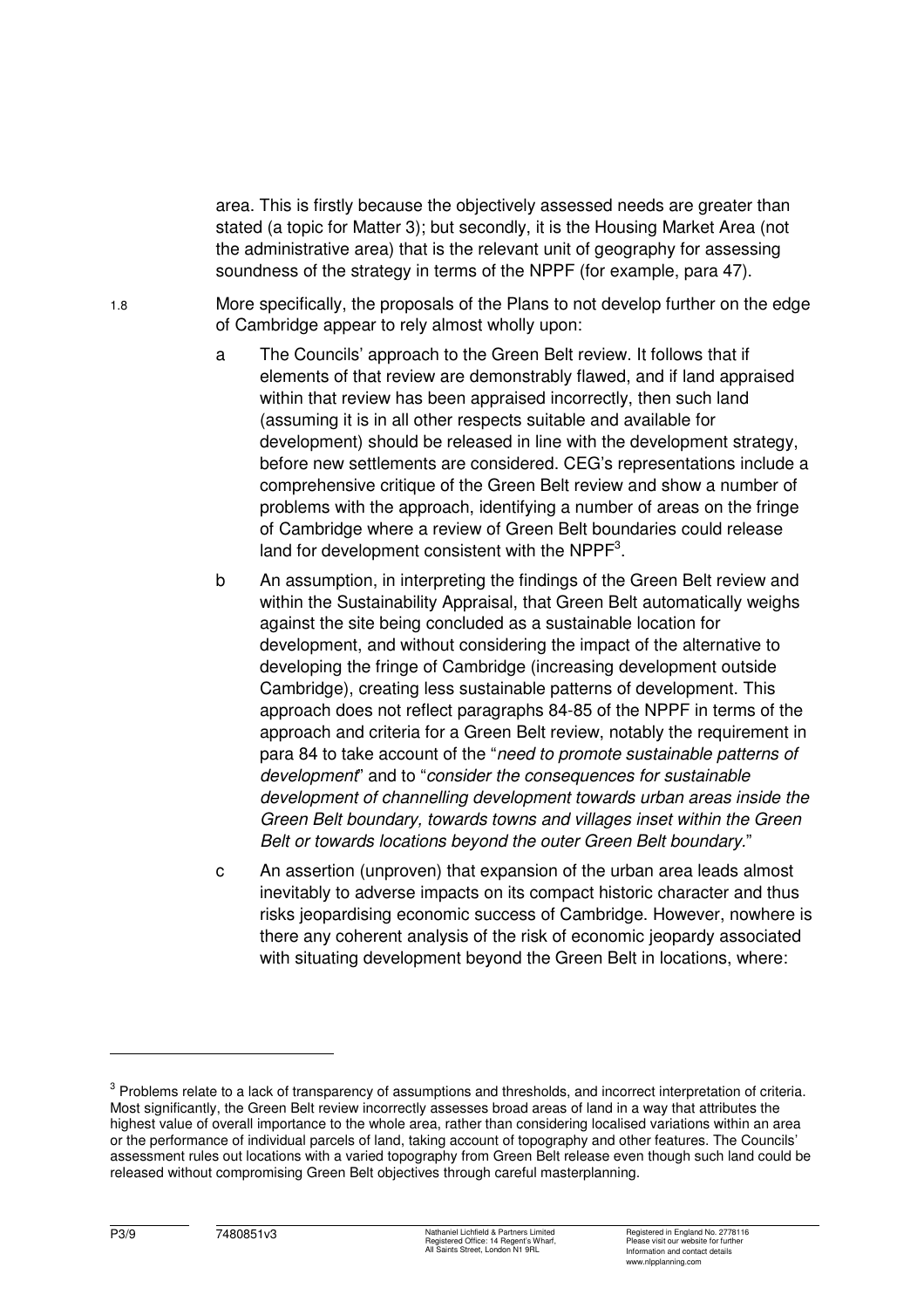- i it is much less likely that people will walk or cycle to work, particularly in existing and growing clusters such as the Bio-Medical Campus emerging at and around Addenbrooke's in South East Cambridge;
- ii linkages to existing communities and networks are lower, reducing the ability of residents to access community and social infrastructure; and
- iii it is more likely that car-borne journeys will predominate, increasing rather than reducing congestion in the City.
- 1.9 CEG's representations clearly demonstrate the sustainability benefits which would be secured through an urban extension approach, including for sustainable travel patterns and supporting economic growth in Cambridge.
- 1.10 A further challenge associated with the Plans' reliance on New Settlements to deliver 45% of new housing proposed is that such developments:
	- a take a significant amount of time to bring forward, being extremely complex to plan;
	- b rely upon significant investment in up-front infrastructure, meaning that in order to be viable such developments are less able to:
		- i contribute to CIL, or
		- ii deliver affordable housing at rates proposed in other locations. For example, Phase 1 at Northstowe will, due to viability, deliver affordable housing at only 20% against a policy target of 40%. The increased upfront costs associated with new settlements means they will be making lower contributions to meeting affordable housing needs relative to similar sized sites on the Cambridge fringe with lower infrastructure costs – the implications of alternative spatial choices to an important sustainability criteria was not reflected in the Sustainability Appraisals;
	- c in the case of Cambridge, rely upon large-scale infrastructure improvements such as the A10 and A14 over which there is significant uncertainty over the timing of delivery, including uncertainty over the 'triggers' to release City Deal resources (see details in CEG's Matter 5 Statement):
	- d do not deliver rates of housing completions at the pace anticipated, by the Plans, thus meaning they are unlikely to yield the number of dwellings anticipated (as highlighted in Section 5 of the Housing and Employment Technical Assessment [HETA] Update – appended to CEG's Matter 3 Statement); and
	- e make the delivery of a significant amount of the Plans' housing reliant on effective delivery of a small number of large schemes, meaning that the Development Strategy is not sufficiently flexible to respond to change,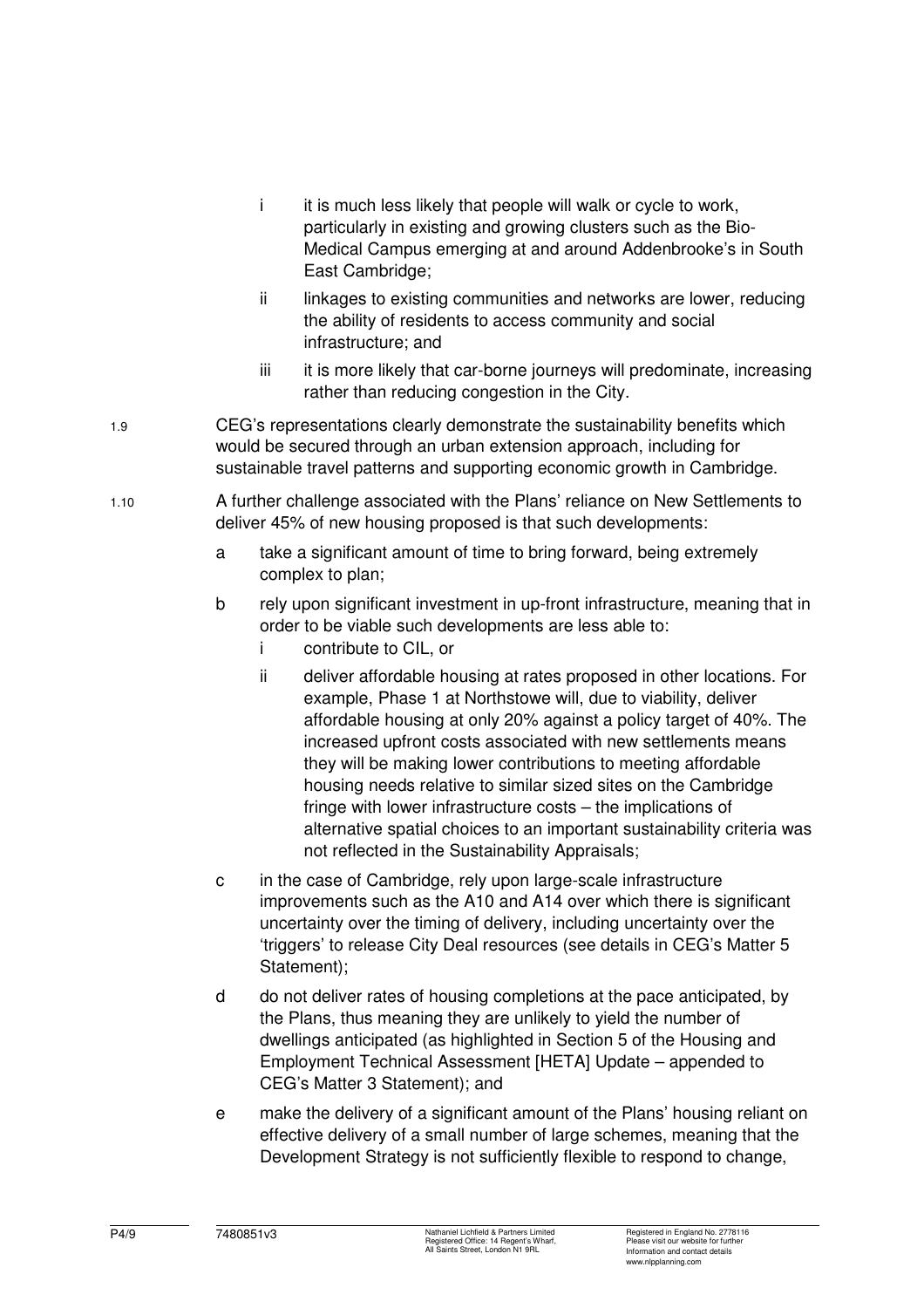such as delays, infrastructure delivery challenges, or a slower rate of progress due to it taking time to establish a local market. In this regard, it is of note that Northstowe was first proposed via the Structure Plan process in 2001 and is still yet to see its first completion.

- 1.11 It is of note that none of these points are reflected in the South Cambridgeshire Issues & Options 2 Report which compares the sites (see Chapter 10).
- 1.12 In summary, the Plans put forward a Development Strategy based on a sequential approach that seeks to focus development in and on the edge of Cambridge, but then express this strategy through proposals that rely on New Settlements and Villages to deliver 45% of the new housing. The Green Belt is the reason for this discontinuity, with a flawed Green Belt review and a misapplication of paragraphs 84 and 85 of the NPPF. This expression of the Development Strategy will result in a less sustainable pattern of development and is not consistent with the Local Plan strategy for meeting identified requirements for sustainable development.

## 2.0 **B. Is it clear what other strategic options were considered and why they were dismissed?**

2.1 It is not clear what other strategic options were considered and why they were dismissed, although background documents and the City Council's Development Plan Scrutiny Sub-Committee minutes provide some clues as to the influences which affected the approach. Ultimately it is clear that the City Council drove the process by virtue of its application of its approach to Green Belt.

#### 2.2 The Issues and Options process had a number of problems:

- a The Issues and Options report (June 2012) put forward options for different levels of housing provision but did not set out how these different levels of provision related to objectively assessed need for housing which the Plan would need to meet. It was thus not possible for those considering different options to take into account of how far different levels of development or individual sites would meet needs, as required by paragraph 14 of the NPPF;
- b The Cambridge Local Plan & South Cambridgeshire Local Plan Issues & Options 2 report similarly did not include any evidence or reference to Objectively Assessed Need for housing. Its comparison of sites and rejection of Green Belt sites was therefore not able to meet the requirements of paragraph 85 of the NPPF to ensure consistency with the Local Plan strategy for meeting identified requirements for sustainable development. It was not possible to weigh the NPPF requirement to meet development needs with policy on protection of the Green Belt.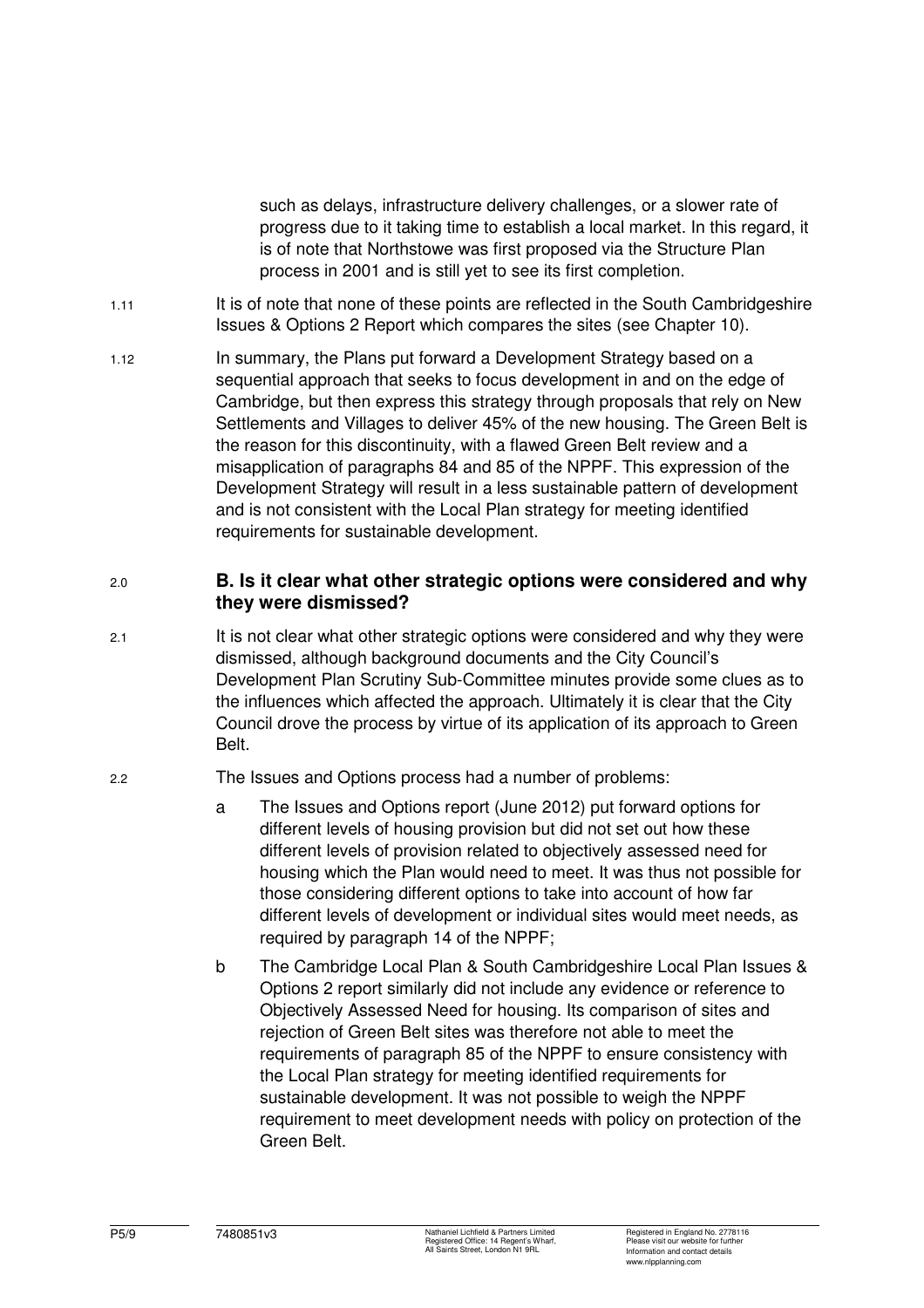- c The Issues and Options 2 report also did not allow for comparison of Green Belt sites that were being considered for development against locations beyond the Green Belt, particularly new Settlements proposals. It has thus misapplied its sequence of development. For example, Appendices 3 and 4 of the Issues and Options 2 Report show the comparative appraisal of Green Belt sites and seek to justify their rejection. The overwhelming reason is Green Belt which is treated as an absolute judgement (based on the five purposes of the Green Belt), rather than, as it should be, a relative judgement based on applying paragraphs 84 and 85 of the NPPF, in the context of objectively assessed need for development.
- d The Sustainability Appraisal did not assess the relative ability of New Settlements and Cambridge fringe sites to come forward without long lead in times and costly upfront infrastructure, nor did it consider the relative ability of these locations to deliver the policy requirement for affordable housing at 40%. The delivery of only 20% affordable housing within Northstowe Phase 1 (in contrast with edge of centres sites which require less new infrastructure so are capable of delivering more affordable housing) highlights an important distinction which was not considered.

# 3.0 **C. Are the Plans founded on a robust and credible evidence base?**

- 3.1 CEG carefully examined the evidence bases which informed the plans when the original representations were prepared. As a consequence, the CEG representations are supported by a suite of technical documents which carefully examine the supporting evidence used to inform a number of key aspects of the planning strategy, specifically housing, employment, transport, Green Belt and sustainability matters. A summary of the findings of this analysis is presented in the Synopsis of Representations, and the original HETA prepared by NLP has been updated to take account of the latest data, including market signals, and is appended to CEG's Matter 3 Statement.
- 3.2 CEG and its team have subsequently considered additional material published by the Councils since the publication of the draft Plans.
- 3.3 Overall, CEG concludes that the Plans are not founded on a robust and credible evidence base. This relates to individual concerns about specific topic areas, generating problems that are compounded when considered together in the context of the Plans' proposals. We summarise our concerns below.

# **Housing Evidence**

- 3.4 CEG's main concerns in relation to the housing evidence base are:
	- 1 There is little reasoned justification for the population projections adopted, and the selection of the indicative 'mid-point' population in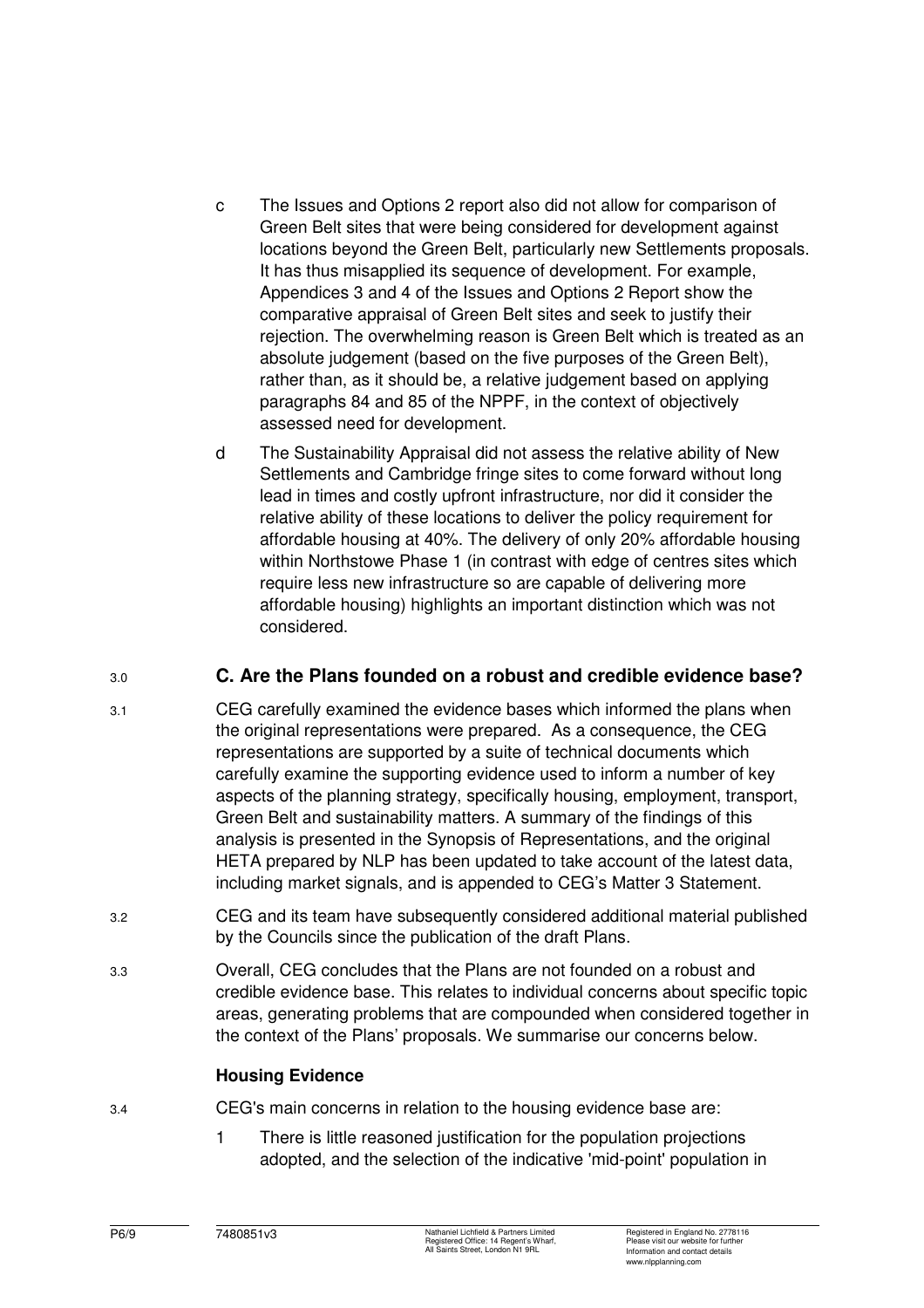particular, leading to concern that an insufficient quantum of housing is planned.

- 2 The implications of important population profile changes such as an ageing population an household structure have not been considered, raising the issue that the planned provision will not meet certain specific needs.
- 3 The relationship between job growth and housing numbers is wholly unclear and unsubstantiated, raising concerns that the housing proposed will not support the economic growth potential of the area.
- 4 There is no evidence that affordable housing needs, economic demands and market signals have been taken into account in the conclusions on objectively assessed needs.
- 5 There is insufficient robust and credible evidence to support the assumptions about the density of development.

### **Economic Evidence**

3.5 The evidence base which supports economic policy and the objectives for economic growth, including the strategic objective to secure 44,000 new jobs, does not adequately identify a trajectory, or trajectories, for the delivery of these jobs or how these relate to the focus on the urban area of Cambridge. This omission contributes to the failure to credibly align housing and job creation targets, fails to recognise the primary role of the Cambridge urban area in accommodating the majority of this job growth, and as a consequence the planned delivery of 44,000 jobs is put at significant risk.

# **Transport Evidence**

- 3.6 In relation to the evidence base which has informed transport policy, transport infrastructure provision and the promotion of sustainable travel patterns, the principal concerns are:
	- 1 There is no robust and credible evidence to demonstrate the timing and deliverability of the essential infrastructure on which the new settlement sites rely, leading to serious concerns that these allocations, which are essential for meeting the housing need under the current spatial strategy, will not be delivered within the timescale needed to support the job targets.
	- 2 There is insufficient evidence that options to maximise sustainable travel patterns have been considered, with a reliance on expensive and uncertain major transport infrastructure projects presented without robust and credible justification within the plans.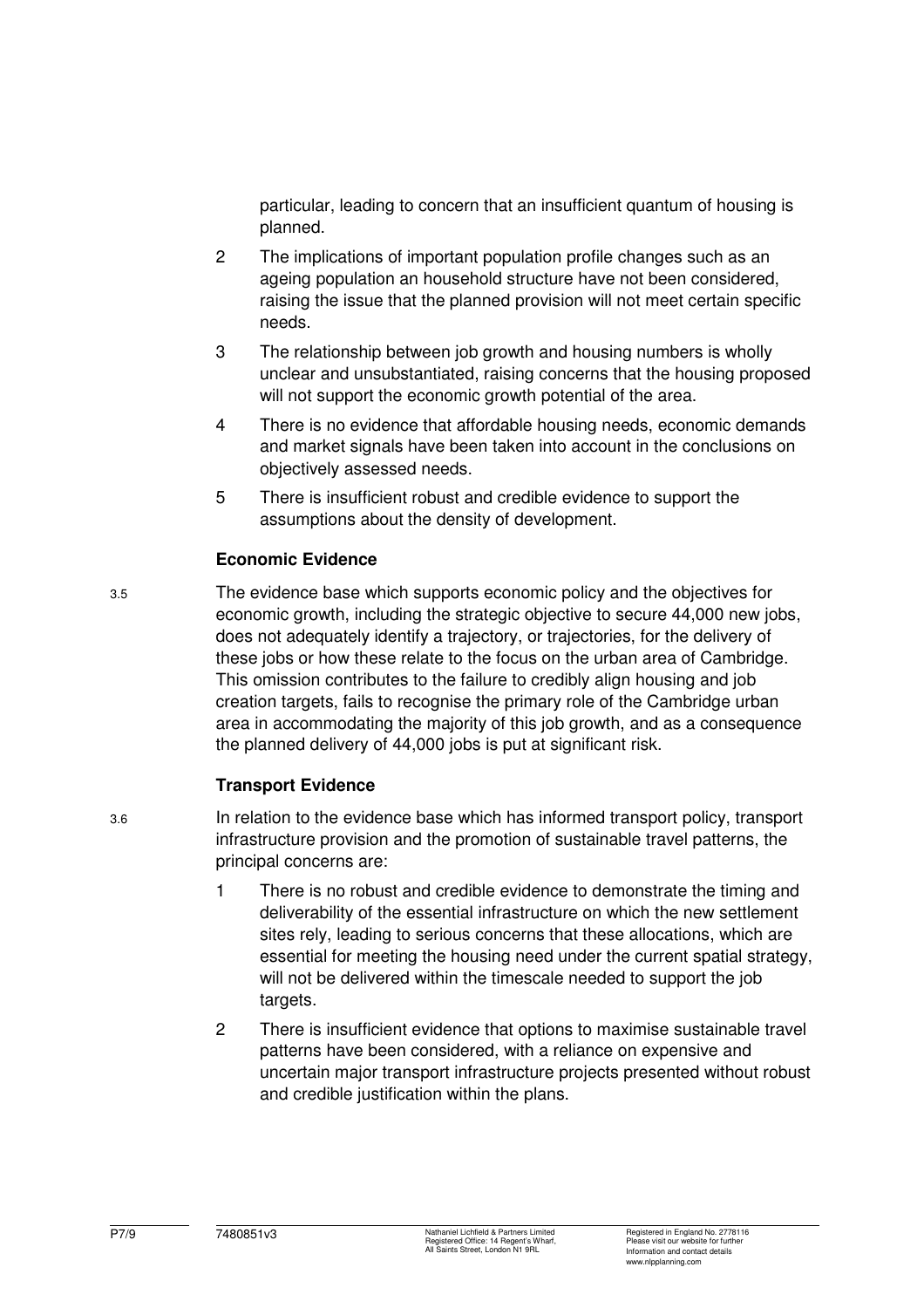#### **Green Belt Review Evidence**

- 3.7 The Green Belt Boundary Reviews which informed the preparation of the Local Plans, including the release of development sites, are not robust and credible. Specifically, a critique of the Green Belt Review methodology reveals that:
	- 1 The methodology is not clear and cannot be replicated, raising immediate concerns about its credibility.
	- 2 The definition of land parcels is flawed, especially in locations with varying topography, leading to the assessment of broad locations in a way which fails to appropriately score and identify land parcels suitable for release.
- 3.8 The significant consequence of these flaws in the Green Belt Reviews, and the related unjustified weight attached to green belt considerations in the Sustainability Appraisals, is the failure of the Plans, and the Cambridge Local Plan in particular, to implement their own sequential approach to identifying locations for development. This approach also fails to address the NPPF requirement (at para 84) to consider the review of green belt alongside the need to promote sustainable patterns of development.
- 3.9 The Green Belt Review submitted by CEG demonstrates that a robust and credible evidence base would identify additional land capable of release for development without compromising green belt purposes. This in turn would enable the Councils, and the City in particular, to accommodate additional development to meet the identified housing and employment needs in more sustainable locations and in accordance with the Councils' own sequential approach to the location of development.

### **Evidence of the Consideration of Alternative Strategies**

- 3.10 Finally, as noted in CEG's Matter 1 Statement, there is no robust and credible evidence that the Councils considered the merits of a joint plan, or whether a joint approach would maximise the effectiveness of the spatial planning strategy and the delivery of strategic priorities. In fact, the limited evidence available suggests that the City Council started the plan making process from an assumption that an independent plan for the City was needed to maintain the special character and setting of Cambridge before it had considered the evidence (in many respects jointly prepared).
- 3.11 The Sustainability Appraisals also fail to provide a robust and credible consideration of alternatives for the reasons explained in the Review of Sustainability Appraisals submitted as part of CEG original representations and summarised in the CEG Matter 1 Statement.
- 3.12 It is not possible to conclude that the Plans are sound based on the existing evidence base. Detailed work by CEG has filled gaps in the existing evidence base and identified important considerations which together lead to a